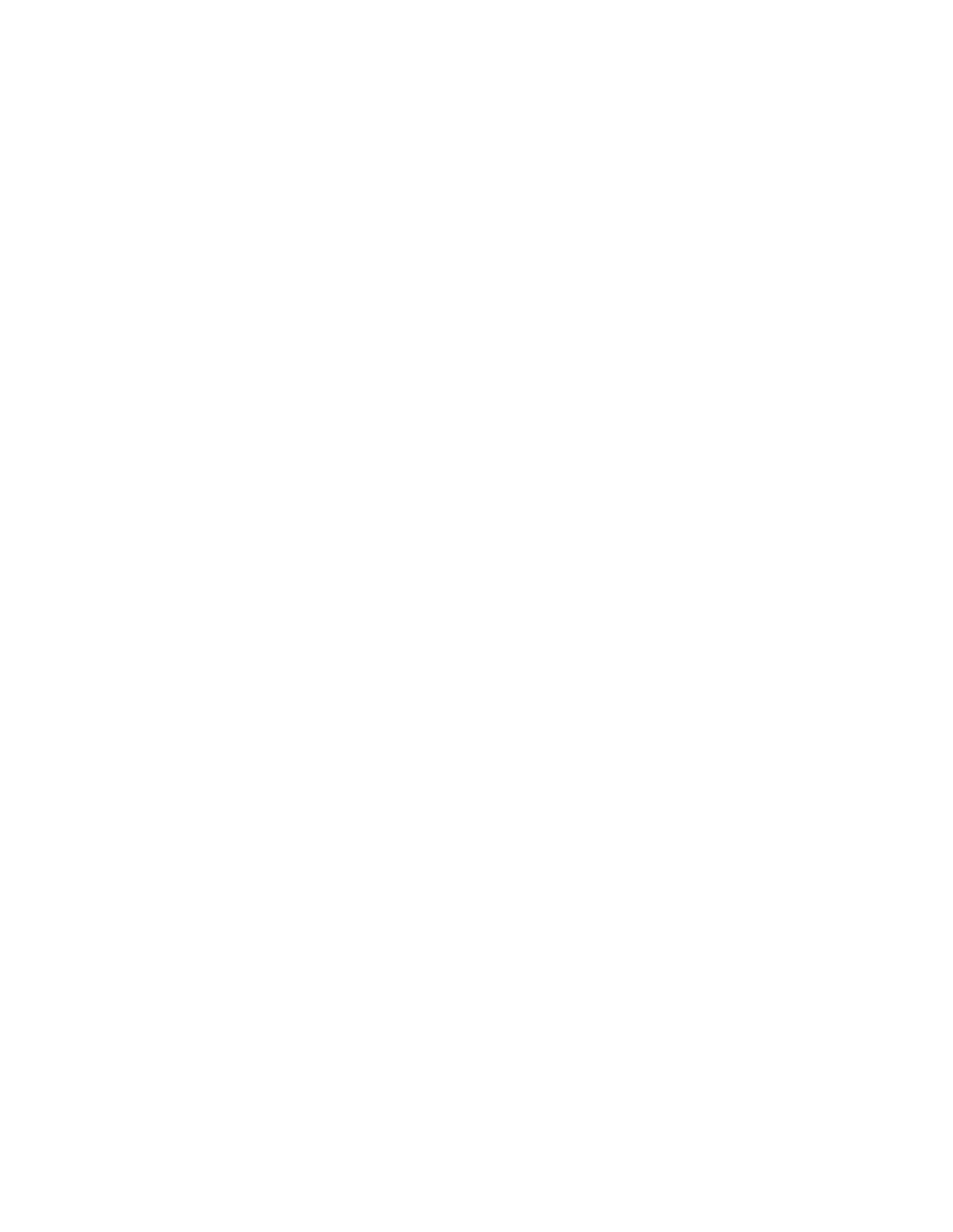## **ORDINATION AFFIRMATION**

On the day I was ordained to the office of Elder in this Church I subscribed to the above positions by answering in the affirmative the following questions:

1. Do you believe the Scriptures of the Old and New Testaments to be the Word of God, the only infallible rule of faith and practice?

2. Do you sincerely receive and adopt the Confession of Faith and Catechisms *,of* this Church" as .containing the system of doctrine taught in the Holy Scriptures?

T o this day I have continued faithfully before God in these commitments. Those who accuse me of being a heretic, a liar, and a false teacher, accuse me falsely. Those who accuse me of adding something to faith accuse me falsely. Those who accuse me of not believing Scripture accuse me falsely. Those who accuse me of believing in baptismal regeneration accuse me falsely. Salvation is by God's grace, He, and He alone, acts through the Holy Spirit given instrument of faith to save us. Salvation is by faith alone -a faith that is God's alone instrument of salvation and a faith that is never alone but is always accompanied by all other saving graces. These graces may not be denied.

I continue to affirm that which I affirmed on the day of my ordination. I can do nothing otherwise; so help me God.

John O. Kinnaird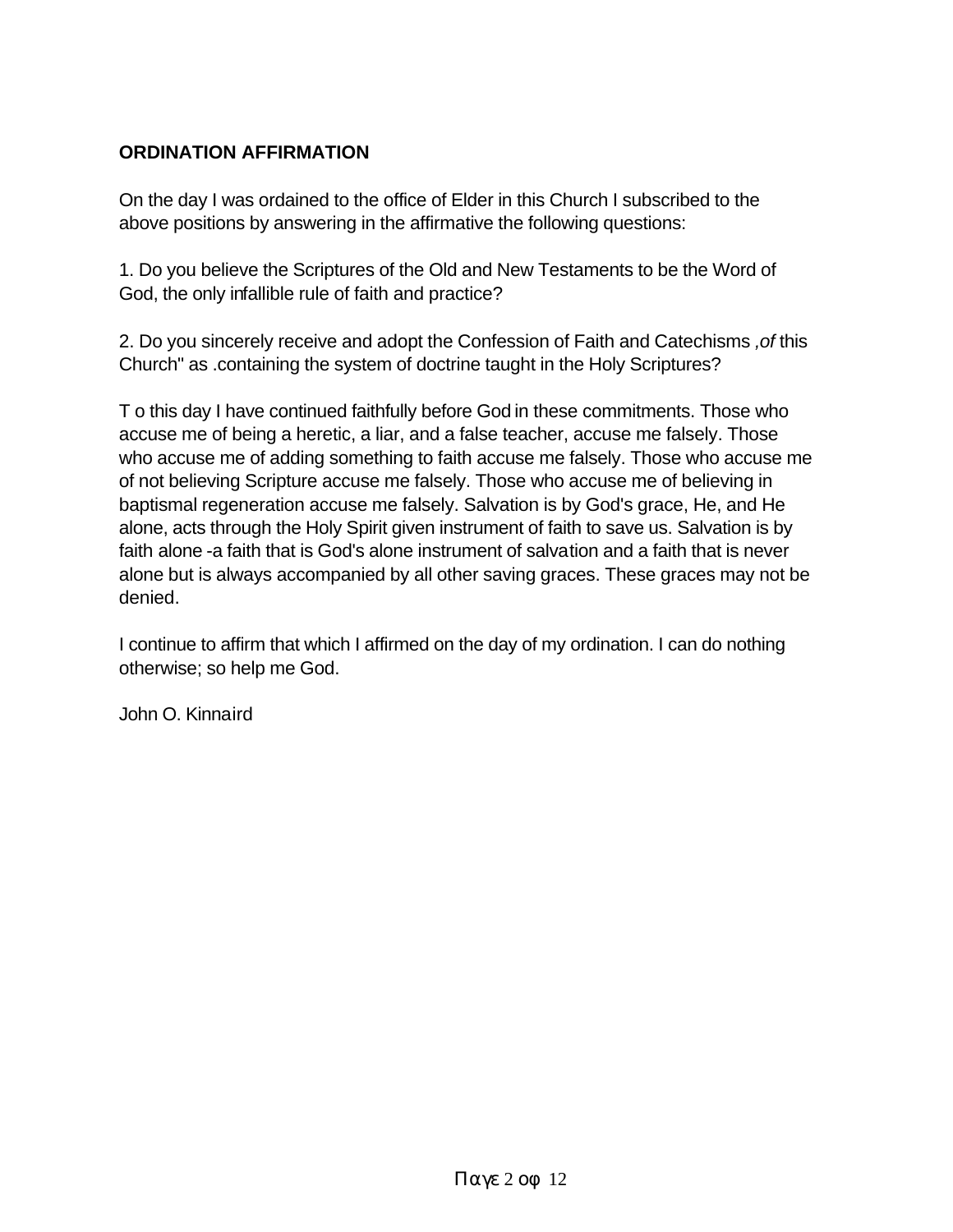# **DECLARATION**

#### SALVATION BY GRACE THROUGH FAITH

As to the salvation of any man, let it be known that salvation is totally a work of God's grace, freely given to the elect of God, through the alone instrument of salvation -faith. This faith is itself a gift of God lest anyone should dare to boast. To this faith nothing of saving virtue can be added. Nothing! By this faith the Christian believes to the saving of his soul and by this faith he lives his life on a day to day basis. I am not ashamed of the Gospel because it is the power of God for the salvation of everyone who believes. In my teaching I call people to the obedience that comes from faith. In the Gospel is revealed a righteousness from God, a righteousness that is by faith from beginning to end, just as is written, "The just shall live by faith". (Ephesians 2:8-10 and Romans 1:5 and 16- 17) This Declaration speaks to God's use of faith as His alone instrument of salvation. However, we should not perceive of the gospel plan of redemption as being only about the salvation of mankind. Rather, we should see it as God's plan to glorify Himself through the redemption of mankind. The gospel is God centered; not man centered.

I declare myself, in the words of the Westminster confession of Faith: "The grace of faith, whereby the elect are enabled to believe to the saving of their souls, is the work of the Spirit of Christ in their hearts. ..By this faith, a Christian believeth to be true whatsoever is revealed in the Word... [The] principal acts of saving faith are accepting, receiving, and resting upon Christ alone for justification, sanctification, and eternal life, by virtue of the covenant of grace." It is to be noted that true saving faith, in the words of the Westminster Confession of Faith, rests on Christ alone for three gifts -justification, sanctification, and eternal life. It is to be further noted that these three gifts are given to the Christian by virtue of the Covenant of Grace. (WCF XIV.I and II) To this resting on Christ alone for salvation nothing of saving virtue can be added by man.

#### THE CURRENT SITUATION

For by grace are ye saved through faith; and that not of yourselves: it is the gift of God: Not of works, lest any man should boast. For we are his workmanship, created in Christ Jesus unto good works, which God hath before ordained that we should walk in them." (Ephesians 2:8-10) Critical to the current situation is the question of whether it is true, as stated here in Ephesians, that the Christian, in this as well as all other ages, is God's workmanship, created in the new birth and empowered by the Holy Spirit according to the promises of Jeremiah 31 and Ezekiel 36, for the purpose of overcoming sin in such a way that the Christian walks in good works - good works that God has from all eternity, as part of the Covenant of Grace, ordained that the Christian will walk therein. I declare that Christians are God's workmanship, so created and so empowered. There is for each Christian a Grace of Justification and a Grace of Sanctification.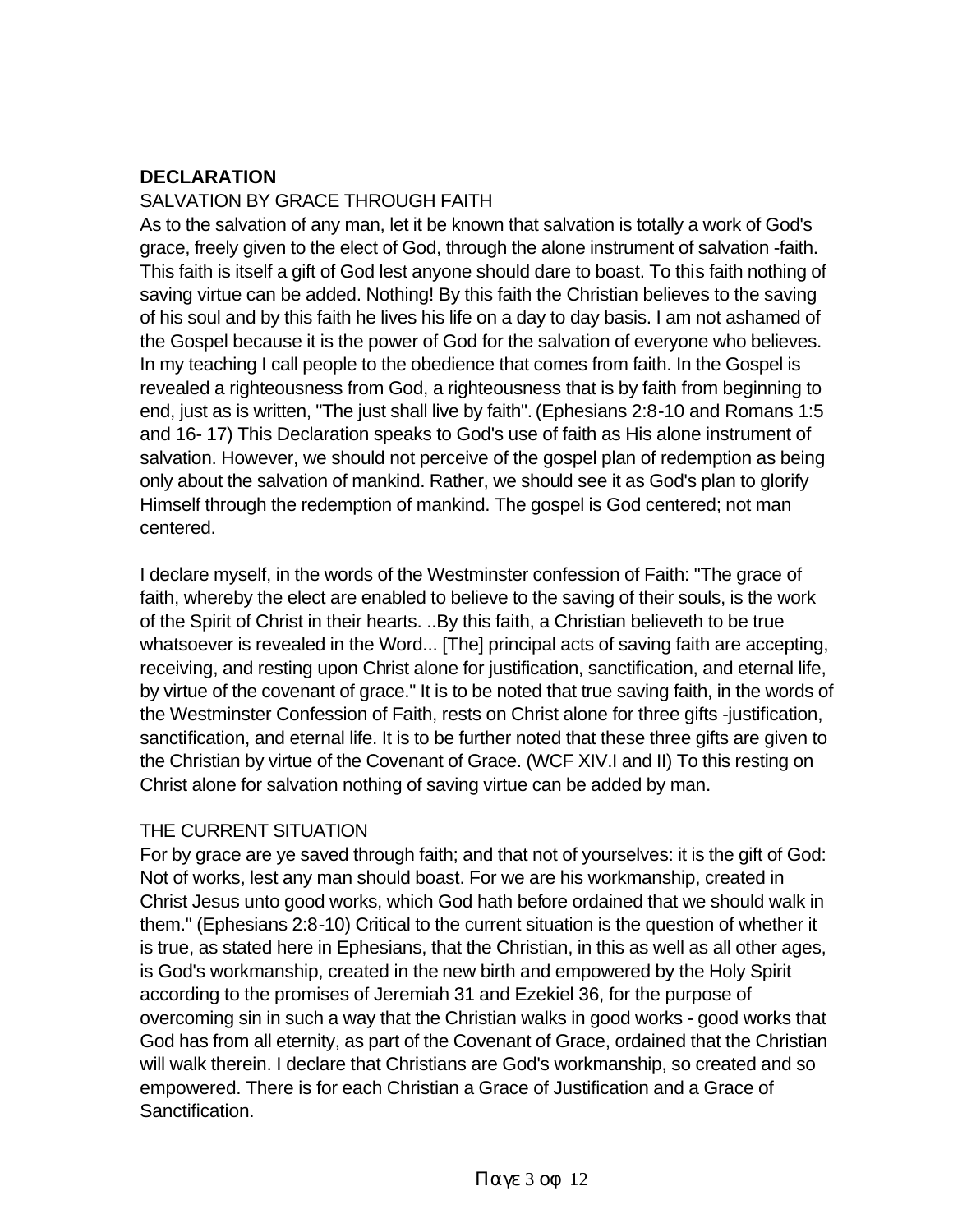# THEOLOGICAL STATEMENTS

## THE SCRIPTURES

The 39 books of the Old Testament together with the 27 books of the New Testament (as listed in WCF I), in the original autographs, are the very words of the one living and eternal God, They are inspired, inerrent, authentical, infallible, and authoritative in all matters, whether of faith, life, or whatsoever, to which they address themselves. Though the inward illumination of the Holy Spirit be required to savingly understand them, no man living on this earth since the days of the Apostles, regardless of his office, receives any illumination such as to give that man higher or exclusive claim to authoritative teaching. Each of the 66 books is equally authoritative. "All Scripture is God-breathed and is useful for teaching, rebuking, correcting and training in righteousness, so that the man of God may be thoroughly equipped for every good work."

#### THE INTERPRETATION OF SCRIPTURE

"The infallible rule of interpretation of Scripture is the Scripture itself; and therefore, when there is a question about the true and full sense of any Scripture (which is not manifold, but one), it must be searched and known by other places that speak more clearly." (WCF I.IX) Officers of the OPC do not subscribe to, and should not depend on, that methodology which is sometimes described as "Iiteral-where-possiblefigurative-only-when-necessary" (or a variant thereof); we are committed by solemn vow to God and His church to use the methodology of the Confession.

## GOD THE FATHER'S COVENANT WITH HIS SON

Before time began, God the Father entered into covenant with God the Son to make provision for a people to glorify His name. This covenant is sometimes called the Pretemporal Covenant due to being made before time began. Others call it the Covenant of Redemption since it pertains to the plan of redemption. For a similar reason, some call it the Covenant of Grace (not to be confused with the covenant given to Abraham nor with the covenant that God makes with the individual Christian). I sometimes call it the Eternal Covenant since it was made in eternity past and will carry on to eternity future, governing all of redemptive history in between. The basic content of this covenant requires the Son to commit himself to do the will of the Father pertaining to the Son coming down from heaven, becoming the incarnate Messiah, preparing Himself (the Son) by fulfilling all righteousness, offering Himself on behalf of man, presenting Himself before the father as a sacrifice, enduring the judgement of the Father, etc. The Father, for His part, promised the Son the power of the Holy Spirit to accomplish those tasks pertaining to redemption, a people of His own upon success, and the Holy Spirit to give to those people to enable them to overcome sin in this world. The sanctions of the covenant were life to Christ and those united to Him upon success and death were there to be failure. There was (and could be) no failure. It is similar to God binding Himself to Abraham by an ordeal oath covenant ratifying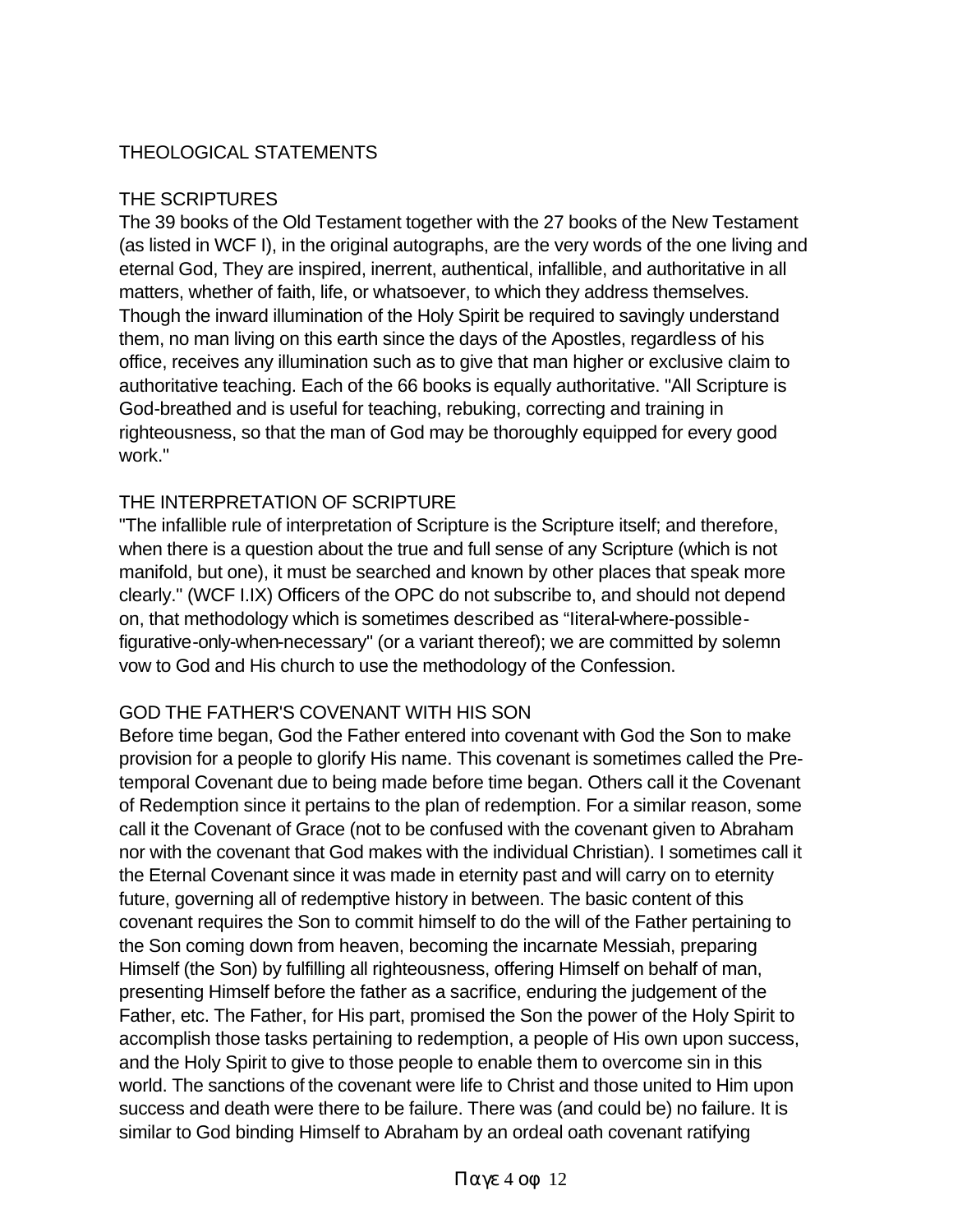ceremony (walking between the pieces of bloodied carcasses) in Genesis 15: 17 (interpreted for us in Hebrews 6: 16~19). God thereby was saying that He who could not die would die if he failed to keep the covenant. Since He could not die, He was binding Himself to keep the covenant. The resurrection is proof of success. Just as there is but one Covenant of Redemption covering *all* of human and redemptive history, there is but one way man can be saved throughout the whole period from Adam to the Second Coming (after which there will be no further opportunity for salvation -only the Final Judgement). All other covenants, including the pre-Iapsarian (before Adam's sin) Covenant of Works with Adam, are but sub-parts of the Covenant of Redemption. All of history is one redemptive history .Those who teach otherwise, such as the Dispensationalists, are mistaken.

# THE FALL OF MANKIND

The history of redemption starts with the fall. "Our first parents ...sinned... ...God...having purposed to order it to his own glory. By this sin they... became dead in sin, and wholly defiled. the guilt of this sin was imputed and the same death in sin, and corrupted nature, conveyed to a/1...descending from them by natural generation. From this original corruption. ..proceed all actual transgressions. Every sin, both original and actual...bring[s] guilt upon the sinner. .." (WCF VI) From this we notice two problems with which we enter this world and one more that is not far beyond birth. First, we enter with the guilt of Adam, an imputed guilt, and, secondly, we enter with Original Sin. The imputation of Adam's guilt deprives us of any right to inherit the Kingdom of God. Original Sin is a condition of our being whereby we are totally without original righteousness and are wholly disposed to unrighteousness. Thirdly, shortly after birth we, due to original sin, commit the first of many actual sins. These three - the guilt of Adam's sin, our sinful nature, and the guilt of our actual sins -each and all, keep us out of the Fellowship of God, out of the Kingdom. These three define mankind's common problems.

We see these problems summarized in the Q&A of Shorter Catechism 18: *"Q.* 18. *Wherein consists the sinfulness of that estate whereinto man fell?*  "A. The sinfulness of that estate whereinto man fell consists in the guilt of Adam's *first sin, the want of original righteousness, and the corruption of his whole nature, which is commonly called original sin; together with all actual transgressions which proceed from it.* "

# GOD'S ANSWERS TO MANKIND'S PROBLEMS

These three impediments (absolute impediments unless dealt with by God) to our entry into the Kingdom of God are, for the elect, addressed by the work of Christ and applied by the Holy Spirit, working through God's alone instrument of salvation which is faith. The Q&As of the Shorter Catechism also enlighten us on this score.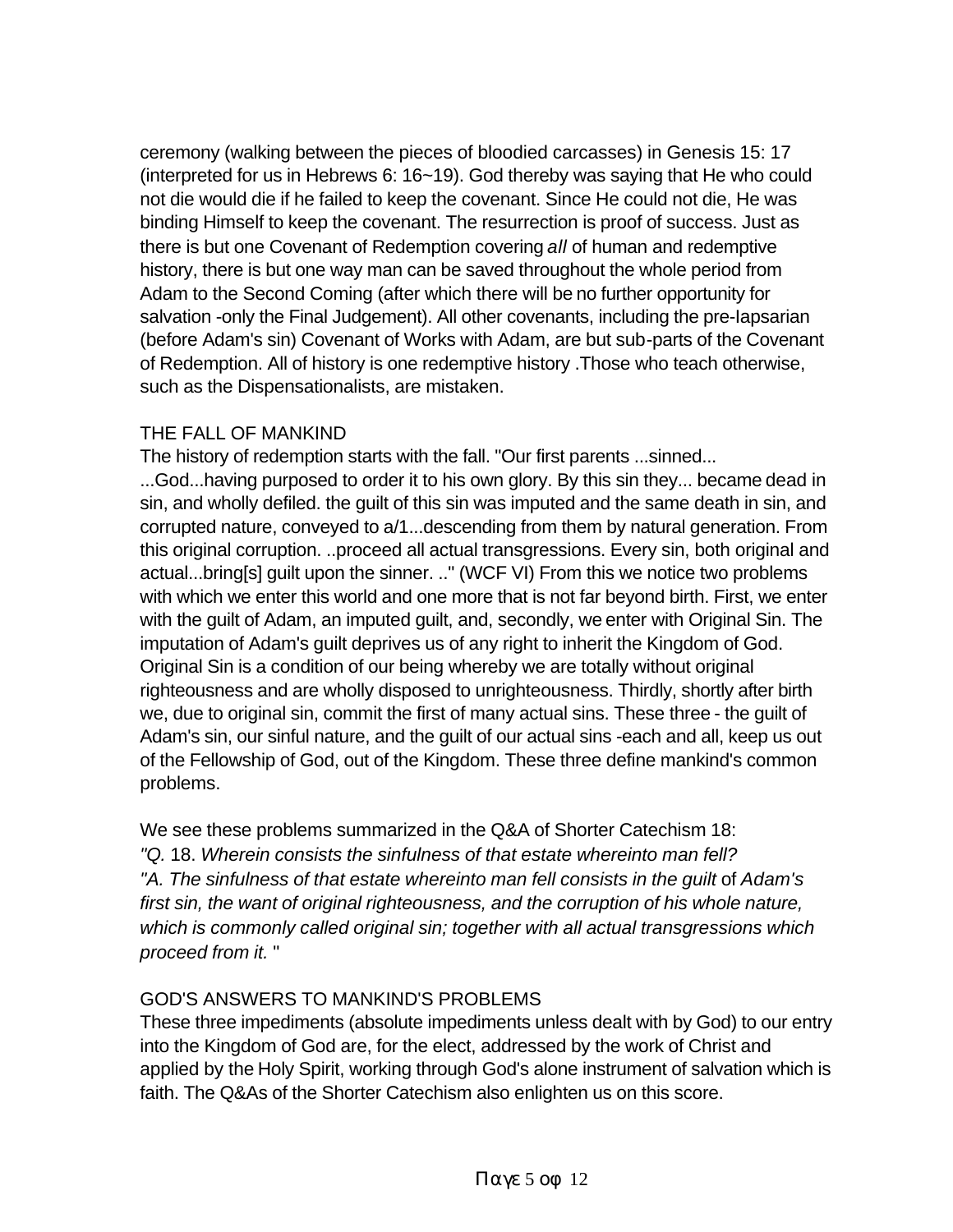The Holy Spirit, through faith, applies the redemption purchased by Christ in our Justification .

*"Q.* 33. *What is justification?* 

*"A. Justification is an act* of *God's free grace, wherein he pardoneth all our sins, and accepteth us as righteous in his sight, only for the righteousness* of *Christ imputed to us, and received by faith alone,* "

The Holy Spirit breaths life into a dead soul bringing us to faith and applying the redemption purchased by Christ whereby we become adopted children of God, begotten by the seed of the Father, with restored inheritance rights.

*"Q.* 34. *What is adoption?* 

"*A. Adoption is an act of God's free grace, whereby we are received into the number, and have a right to all the privileges ot; the sons* of *God.* "

The Holy Spirit, through faith, applies the redemption purchased by Christ to bring about our Sanctification (and ultimately, our glorification).

"Q.35. What is sanctification?

*"A. Sanctification is the work* of *God's free grace, whereby we are renewed in the whole man after the image of God, and are enabled more and more to die unto sin, and live unto righteousness.* "

The Confession, in chapters XI, XII, and XIII addresses the same three answers (Justification, Adoption, and Sanctification) to the three problems (actual guilt, imputed guilt, and original sin) and that is what I will shortly address. These are the same three graces of saving faith mentioned in my opening DECLARATION and in WCF XIV.II. There, the third one is called "eternal life"; here it is referred to as having been begotten by God and adopted. God is the God of the living. Those who are begotten by him and adopted by him belong to Him and they have eternal life and will inherit the Kingdom -the Kingdom lost by Adam. But first we need to look at God's eternal plan and at the work of Christ.

## GOD'S PURPOSE AND PLAN

God had a purpose and a plan for all of creation and history I including the fall of Adam, before he brought any of it to pass. Insight into this purpose and plan is received from Scripture, one notable place being Romans 8:29-30, "For whom he did foreknow, he also did predestinate to be conformed to the image of his Son, that he might be the firstborn among many brethren. Moreover whom he did predestinate, them he also called: and whom he called, them he also justified: and whom he justified, them he also glorified." It is to be noted from this text that God's stated purpose here is to establish His Son as "the firstborn among many brethren". To that end he had to create people who would "be conformed to the image of his Son". It is not possible that any could be a brother to Jesus Christ and enjoy with Christ, in the Kingdom of Heaven, the presence of God the Father except that one be fully conformed to the image of Christ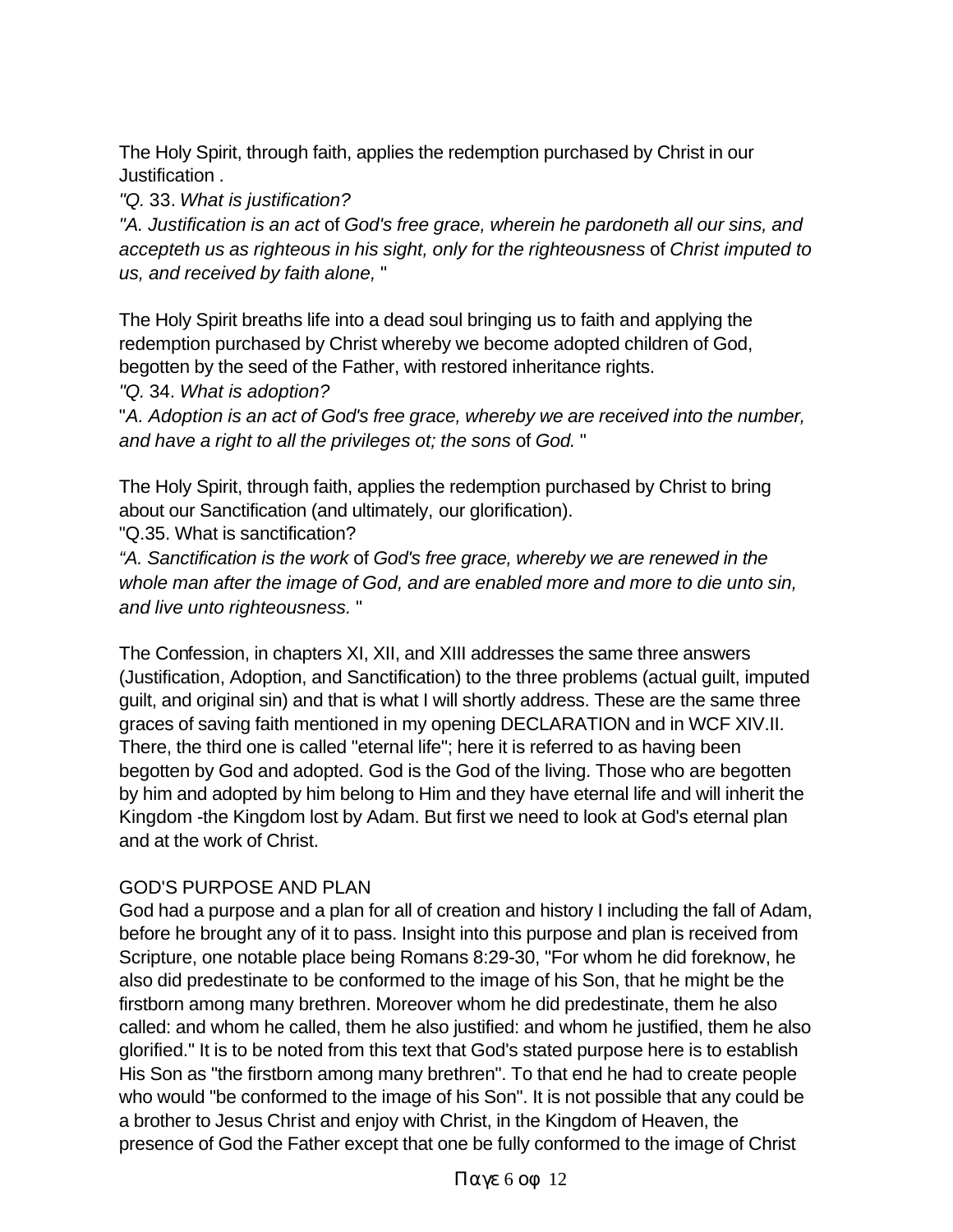in true and personal righteousness and holiness. Neither the imputation of the righteousness of Christ, which all Christians receive at justification, nor the infusion of the righteousness of Christ (a false and non-existent concept taught by the Roman Catholic Church) -can suffice for that purpose. Christ does not have an imputed righteousness; His righteousness is real and personal. If we are to be conformed to his image, we too must have a real and personal righteousness. Furthermore, it is to be noted that this passage does not say that we are predestinated to Heaven. It says we are predestinated to be conformed to the image of His Son. Heaven is consequent to that which follows upon the predestination. It is to be noticed in this passage that there is an unbreakable chain of events starting with God having a love beforehand for certain people ("whom He did foreknow"). Each and every one, with no exception, who was foreknown, was then predestined, called, justified, and glorified. Not one of those who were foreknown failed to be glorified. This glorification of which Paul speaks is the final step in the process of conforming them to the image of Christ.

Those glorified are conformed in righteousness and holiness (the word I use is conformed, not confirmed). They cannot. die because they are brothers to Christ, inheriting the Kingdom with Christ. They are crowned with Glory (I Peter 5:4), Righteousness (II Timothy 4:8), and Immortality (James 1 :12). This Glory, this Righteousness, this Immortality, will not fade away (I Peter 5:4), and they are incorruptible (1 Corinthians 9:25). They will last forever. Those who share in the glory will be righteous and immortal; these three are inseparable because he who has one will have the others; it is not possible to have one without the others.

## THE WORK OF CHRIST

The task and objectives of the work of Christ, including that of the Holy Spirit, are well seen in Section VI of chapter III of WCF. "As God hath appointed the elect unto glory, so hath he, by the eternal and most free purpose of his will, foreordained all the means thereunto. Wherefore, they who are elected, being fallen in Adam, are redeemed by Christ, are effectually called unto faith in Christ by his Spirit working in due season, are justified, adopted, sanctified, and kept by his power, through faith, unto salvation. Neither are any other redeemed by Christ, effectually called, justified, adopted, sanctified, and saved, but the elect only." One will note that the chain begins with the appointment of the elect unto glory and proceeds to the foreordaining of the means of getting them to glory. Then, starting with those who are elect among the fallen (the fallen being all mankind), we see them redeemed by Christ, called to faith, justified, adopted, sanctified, and kept by Christ's power, all through faith, unto salvation. From Scripture we know that faith is an instrument used by the Holy Spirit in applying salvation to the individual throughout the ages of history. And so we understand that the Holy Spirit called and caused us to respond in faith. The Holy Spirit gave to us faith in the atoning death of Jesus unto justification. The Holy Spirit through faith grants us adoption. The Holy Spirit through faith sanctifies us. The Holy Spirit through faith keeps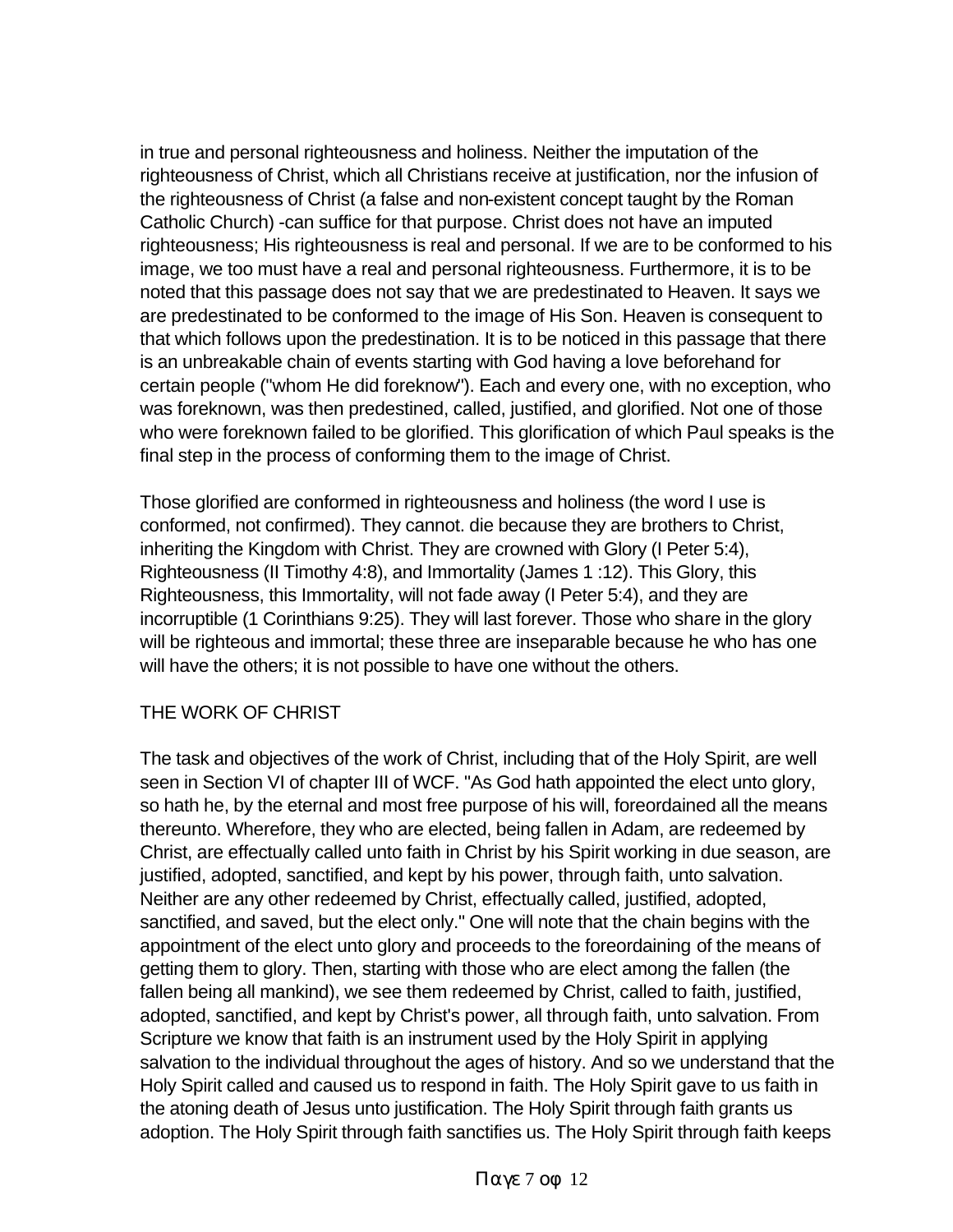us. All of this unto salvation. Those who teach that these (calling, faith, adoption, sanctification, perseverance) are not all of the essence of Christ's accomplished salvation as applied to us by the Holy Spirit of Christ, teach incorrectly.

#### **JUSTIFICATION**

All those whom God calls he freely justifies, not by infusing righteousness into them but by imputing the righteousness of Christ to their account by virtue of the merit of the life and death of Christ. Neither faith, nor the act of believing. nor any other evangelical obedience, is credited to them, only the active and passive obedience of Christ. The Christian receives and rests upon Him and His righteousness alone, by faith alone, which is a gift alone of God and nothing of man. Faith is the alone instrument of justification. Yet, faith is never alone in the person justified but is always and ever accompanied with all other saving graces, and is no dead faith. but always works by love. WCF XI.I and II James 2:8;26 Galatians 5:5-6

#### ADOPTION

All those that are justified are, for the sake of Christ and in fulfillment of the terms of the Covenant of Grace, adopted as the Children of God. As heirs of everlasting life, they inherit the promises. Christ declared that it is the Father's good pleasure to give them the kingdom. These are those who have within themselves a new man created after the image of God by means of being begotten from above by the seed of God -the new birth. We, all Christians, truly are Children of the King; our spirits now, our bodies at the resurrection. We are no longer merely sons of Adam; we are Sons of the Living God, Brothers of Christ Jesus. Children who are being and will be fully conformed to the image of Christ Jesus. WCF XII.I

#### **SANCTIFICATION**

All those who are called and justified in Christ Jesus, all those who are begotten from above by the seed of the Father as applied by the Holy Spirit, have a new heart created within them and are given the gift of the Holy Spirit, in fulfillment of the promises of Ezekiel 36: 16-28 and Jeremiah 31 : 31-34. God causes them to be really and personally sanctified, not by infusion of the righteousness of Christ nor by imputation of the same, but by the action of the Holy Spirit upon them, through faith, based on the virtue of Christ's death and resurrection. This Holy Spirit dwelling within them causes them to walk in righteousness before the Lord, keeping His laws and His ordinances. This promise, and its fulfillment, is for the Christians of this age. It does not await either a partial or a total fulfillment in some supposed future millennial age. Sanctification is the gift of God given through faith in the Lord Jesus Christ based on the merits of Christ to all the Children of God in this day and age. Through this sanctification the dominion of this body of sin (original sin dwelling therein) is destroyed and the people of God are, in this life, now, quickened and strengthened to the practice of true holiness without which no man shall see the Lord. This sanctification is imperfect in this life and yet through the continual work of the Holy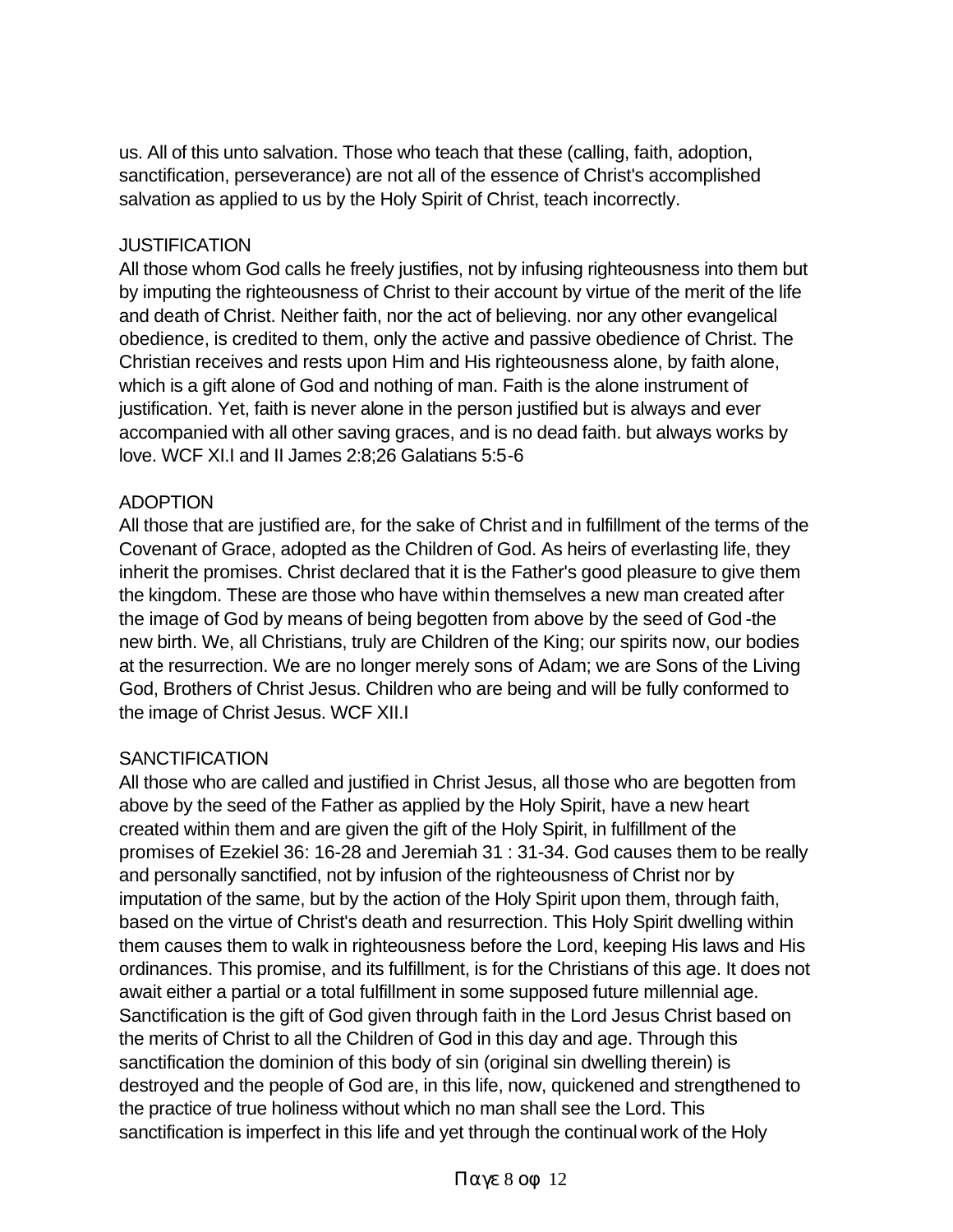Spirit the new man does overcome the flesh and so we grow in grace perfecting holiness in the fear of God. The process of sanctification will be completed at the Glorification. WCF XI II.I to III Hebrews 8:1-13 Hebrews 12~14

#### SAVING FAITH

Faith is a gift of God to the Christian given by virtue of the Covenant of Grace and based on the merits of Christ. It is a work of the Holy Spirit in the heart of the Christian both drawing him to Christ and sustaining him in Christ throughout his earthly journey. It is God's alone instrument of salvation but it is never alone but is always accompanied by all those other saving graces given by God to each and every one of His Children. Of this faith the Westminster Confession of Faith rightly declares:

"XIV.I. The grace of faith, whereby th~ elect are enabled to believe to the saving of their souls, is the work of the Spirit of Christ in their hearts, and is ordinarily wrought by the ministry of the Word, by which also, and by the administration of the sacraments, and prayer, it is increased and strengthened.

"XIV.II. By this faith, a Christian believeth to be true whatsoever is revealed in the Word, for the authority of God himself speaking therein; and acteth differently upon that which each particular passage thereof containeth; yielding obedience to the commands, trembling at the threatenings, and embracing the promises of God for this life, and that which is to come. But the principal acts of saving faith are accepting, receiving, and resting upon Christ alone for justification, sanctification, and eternat life, by virtue of the covenant of grace."

To this resting on Christ alone for salvation nothing of saving virtue can be added by man.

## SUMMARIZING GOD'S ANSWER TO OUR PROBLEMS

Thus we see that the Covenant of Grace produces the graces of salvation addressing not only man's actual sins committed, but also his sinfulness (the original sin with which he was individually created by natural generation) and his loss of an inheritance right to the Kingdom due to the imputed guilt for Adam's sin. We see that all three of God's solutions for our problems are given by grace through faith and that all are none of ourselves. Before I conclude, I wish to speak briefly of Good Works, of The Final Judgement, and of The Ordinances.

## GOOD WORKS

Good works always adorn the profession of the gospel and they serve the purpose of glorifying God. Believers are the workmanship of God. They are created in Christ Jesus unto good works that God has before ordained that they should walk therein, that, having their fruit unto holiness, they may have the end, eternal life, The good works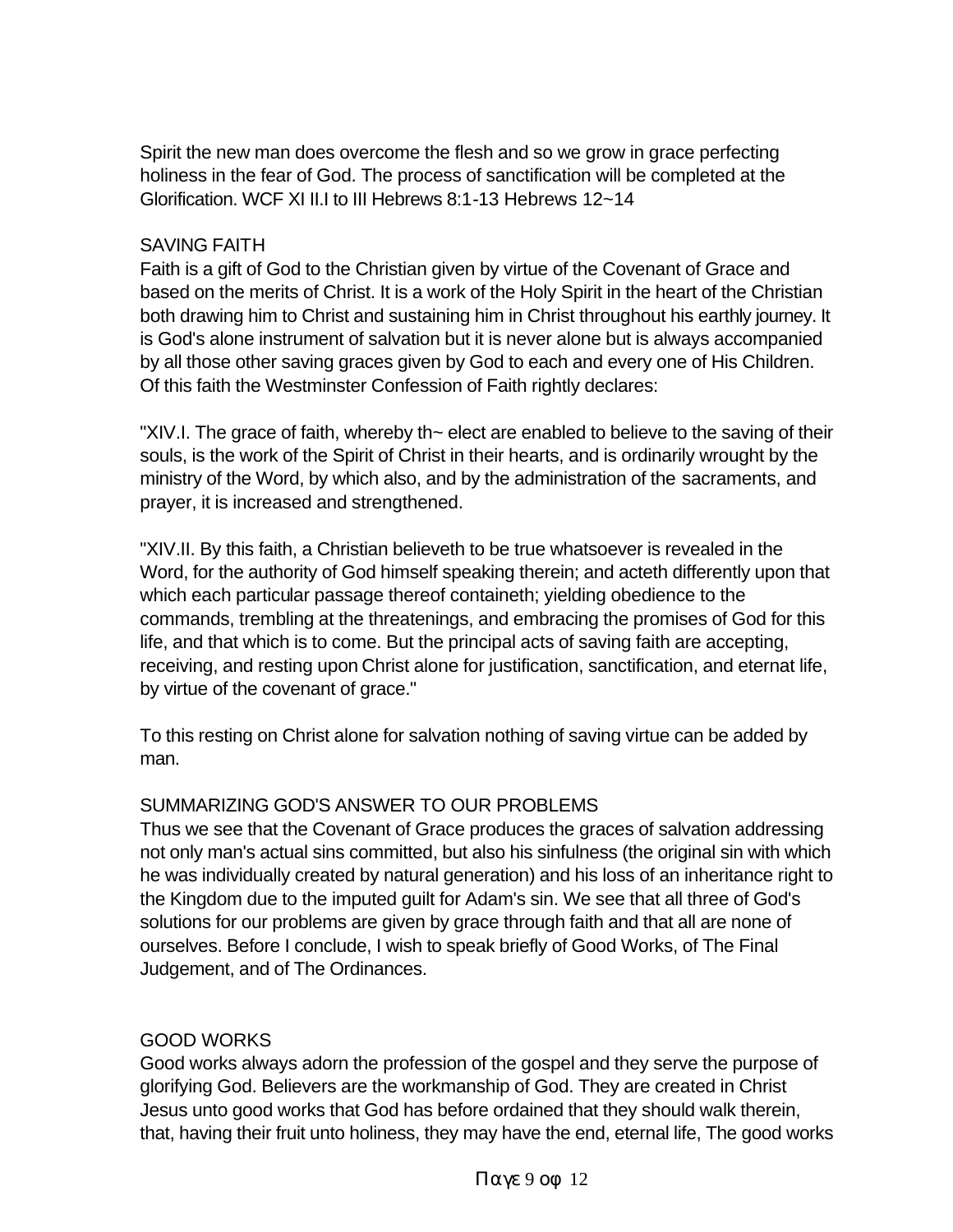of a Christian are not meritorious toward salvation but they are intrinsically good, for they are a work of God the Holy Spirit who both causes God's Children to will and to actually do them. (WCF XVI. I through VI) God's people walk with God by faith in this world. This walk is not perfect (due to indwelling sin) but it is real. Good works are not added to faith for salvation. Good works are the certain fruit of the sanctifying work of the Holy Spirit working through faith in the life of the believer and will be the evidence on the Day of Judgement that God is righteous and just in all His judgements. (Romans 2: 1- 16)

## THE FINAL JUDGEMENT

God has appointed a day when he will judge the world in righteousness. All persons who have lived upon the earth shall appear before the tribunal of Christ to give account of their thoughts, words, and deeds; and to receive according to what they have done in the body, whether good or bad. On That Great Day, the Day of Judgement, God's righteous judgement will be revealed. God will then give to each person according to what he has done. To those who by persistence in doing good {we Presbyterians call this perseverance) seek glory , honor, and immortality, he will give eternal life. For those who are self-seeking and who reject the truth and follow evil, there will be eternal wrath and anger and destruction from before the face of the Lord. It is those who obey the law who will be declared righteous on that Day of Judgement. WCF XXXI II.I and II Romans 2:1-16 Those who teach that the purpose of the Day of Judgement is not to reveal God's righteousness in His judgements (judgements that will be unto eternal life or death in accord with what men have done on this earth), but rather only to determine types and degrees of rewards to be given to Christians, are in error.

When Scripture says that the judgement will be "in accord with" what they have done, it is saying that the judgement will be consistent with what they have done. The Scriptures ascribe no merit to the works of a Christian, nor do I. The Scriptures do not lie when they declare that God's righteous judgements will be revealed.

## THE ORDINANCES

I really cannot improve on or add to what is already written in the Westminster Confession and the catechisms. Their position is my position. I would commend the reader to Chapter XXV, Of *the Church,* Chapter XXVII, Of *the Sacraments,* Chapter XXVIII, Of *Baptism,* and Chapter XXIX, Of *the Lord's Supper.* One thing I would say is that no man can add any of these ordinances to faith for salvation. Rather, it is as the chapter on Justification says. "Faith, thus receiving and resting on Christ and his righteousness, is the alone instrument of justification: yet is it not alone in the person justified, but is ever accompanied with all other saving graces, and is no dead faith, but worketh by love." (WCF XI.II) I would expand this statement of the Confession to say that faith is the alone instrument of salvation including our calling, justification, adoption, sanctification, perseverance, glorification, etc. The graces found in the ordinances of God flow from God through faith; not from or because of evangelical